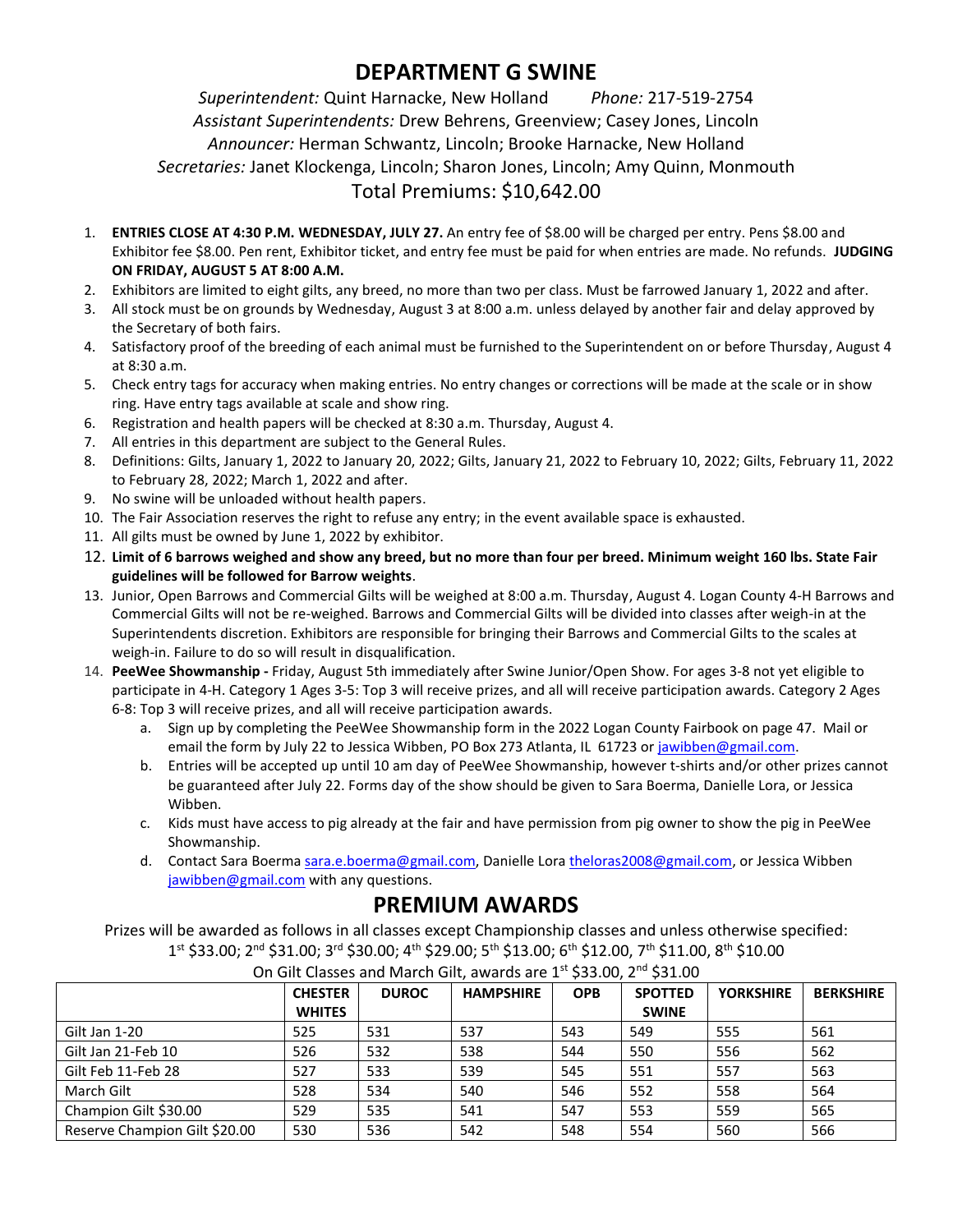| <b>COMMERCIAL GILT</b> |                                     |     |                               |  |
|------------------------|-------------------------------------|-----|-------------------------------|--|
| 567                    | Commercial Gilts A, Jan 1 and After | 570 | Champion Gilt \$30.00         |  |
| 568                    | Commercial Gilts B                  |     | Reserve Champion Gilt \$20.00 |  |
| 569                    | <b>Commercial Gilts C</b>           |     |                               |  |

| 572 | The Ross Conrady Memorial Award of \$100.00 & Plaque will be awarded to the Grand Champion over all Breeds. An        |
|-----|-----------------------------------------------------------------------------------------------------------------------|
|     | additional cash award of \$200.00 is sponsored by Meeker Hampshire's, ADM Alliance Nutrition, Bobell Farms, Encompass |
|     | Grain, Green Prairie Animal Hospital, P.C.                                                                            |
| 573 | Marjorie "Midge" Don Crane Memorial Award of \$25.00 and Trophy will be awarded to Reserve Grand Champion Gilt over   |
|     | all Breed from Daniel Eeten. An additional cash award for \$100.00 is sponsored by Encompass, Green Prairie Animal    |
|     | Hospital, P.C., Chris Bachman - Dekalb/Asgrow, and State Bank of Lincoln.                                             |

### **BARROWS PREMIMUM AWARDS**

1st \$33.00; 2<sup>nd</sup> \$31.00; 3<sup>rd</sup> \$30.00; 4<sup>th</sup> \$29.00; 5<sup>th</sup> \$13.00; 6<sup>th</sup> \$12.00, 7<sup>th</sup> \$11.00, 8<sup>th</sup> \$10.00

All Breed Champions will be awarded \$30.00 and Reserve Champions will be awarded \$20.00

|                           | <b>CHESTER</b> | <b>DUROC</b> | <b>HAMPSHIRE</b> | <b>OPB</b> | <b>SPOTTED</b> | <b>YORKSHIRE</b> | <b>BERKSHIRE</b> |
|---------------------------|----------------|--------------|------------------|------------|----------------|------------------|------------------|
|                           | <b>WHITES</b>  |              |                  |            | <b>SWINE</b>   |                  |                  |
| Lightweight (after Jan 1) | 574            | 579          | 584              | 589        | 594            | 599              | 604              |
| Medium (after Jan 1)      | 575            | 580          | 585              | 590        | 595            | 600              | 605              |
| Heavyweight (after Jan 1) | 576            | 581          | 586              | 591        | 596            | 601              | 606              |
| Champion                  | 577            | 582          | 587              | 592        | 597            | 602              | 607              |
| Reserve Champion          | 578            | 583          | 588              | 593        | 598            | 603              | 608              |

## **GRADE AND CROSSBRED BARROWS**

### **PREMIMUM AWARDS**

1st \$33.00; 2<sup>nd</sup> \$31.00; 3<sup>rd</sup> \$30.00; 4<sup>th</sup> \$29.00; 5<sup>th</sup> \$13.00; 6<sup>th</sup> \$12.00, 7<sup>th</sup> \$11.00, 8<sup>th</sup> \$10.00

- 1. All Barrows will be weighed between 8:00 a.m. and 9:30 a.m. Thursday, August 4.
- 2. **County 4-H Barrows WILL NOT be re-weighed.**
- 3. Weight limits 160 lbs. minimum.
- 4. Open class health papers will be checked at 8:30 a.m. Thursday, August 4.
- 5. Exhibitors are limited to six Barrows weighed and shown, any breed. No more than four (4) head per breed.
- 6. Barrows weighing 301 and up will show in one, all breeds, class. NOT ELIGIBLE FOR CHAMPION DRIVES.
- 7. Barrows must be farrowed January 1, 2021 and after.
- 8. EXHIBITORS ARE RESPONSIBLE FOR BRINGING THEIR BARROWS TO THE SCALES AT WEIGH IN TIME.
- 9. FAILURE TO DO SO WILL RESULT IN BEING INELIGIBLE TO SHOW.
- 10. All Barrows must be owned by June 1, 2021 by exhibitor.
- 11. Crossbred Barrows will be divided into five equal classes after weigh-in at the Superintendents discretion.

| 609 | Grade and Crossbred (after Jan 1) Light A  | 613 | Grade and Crossbred (after Jan 1) Heavy E    |
|-----|--------------------------------------------|-----|----------------------------------------------|
| 610 | Grade and Crossbred (after Jan 1) Light B  | 614 | Champion Grade and Crossbred \$30.00         |
| 611 | Grade and Crossbred (after Jan 1) Medium C | 615 | Reserve Champion Grade and Crossbred \$20.00 |
| 612 | Grade and Crossbred (after Jan 1) Medium D | 616 | All Breeds and Crossbred (after Jan 1)       |
|     |                                            |     | Weight of 301 and over                       |

| 617 | Grand Champion Barrow: Trophy Donnan Family Memorial, Mil, Bill and Web. \$50.00 Cash Award from Topflight Grain Co.   |
|-----|------------------------------------------------------------------------------------------------------------------------|
|     | An additional cash award of \$200.00 is sponsored by Meeker Hampshire's, ADM Alliance Nutrition, Bobell Farms,         |
|     | Encompass Grain, Green Prairie Animal Hospital, P.C                                                                    |
| 618 | Reserve Grand Champion Barrow: William Anderson Memorial Award - Plaque. An additional cash award for \$100.00 is      |
|     | sponsored by Encompass, Green Prairie Animal Hospital, P.C., Chris Bachman - Dekalb/Asgrow, and State Bank of Lincoln. |

**All Premium Checks will be mailed. No Checks will be picked up on Sunday.**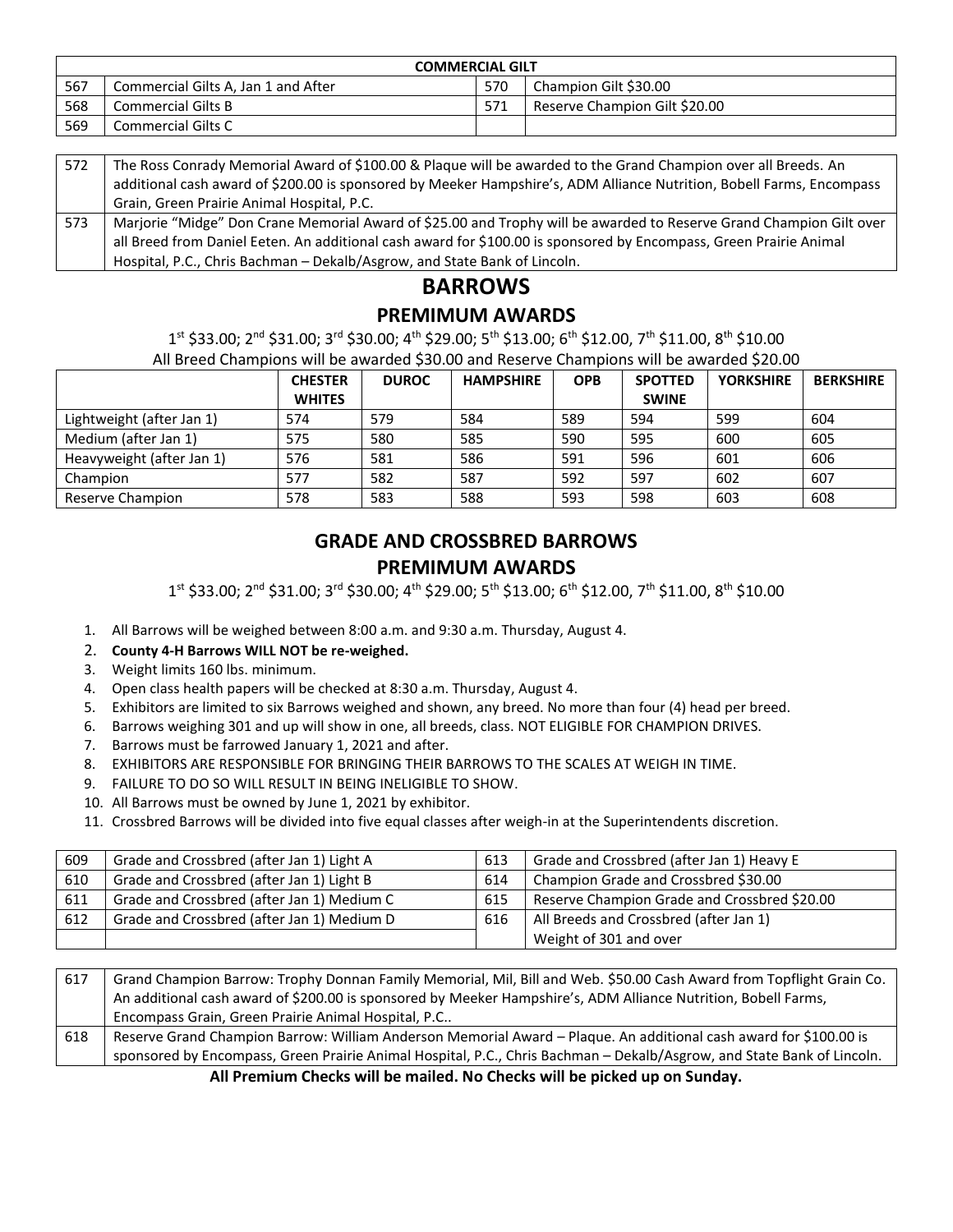

# Liquid & Dry Fertilizer Ag Chemicals Limestone Anhydrous Ammonia **Custom Application**